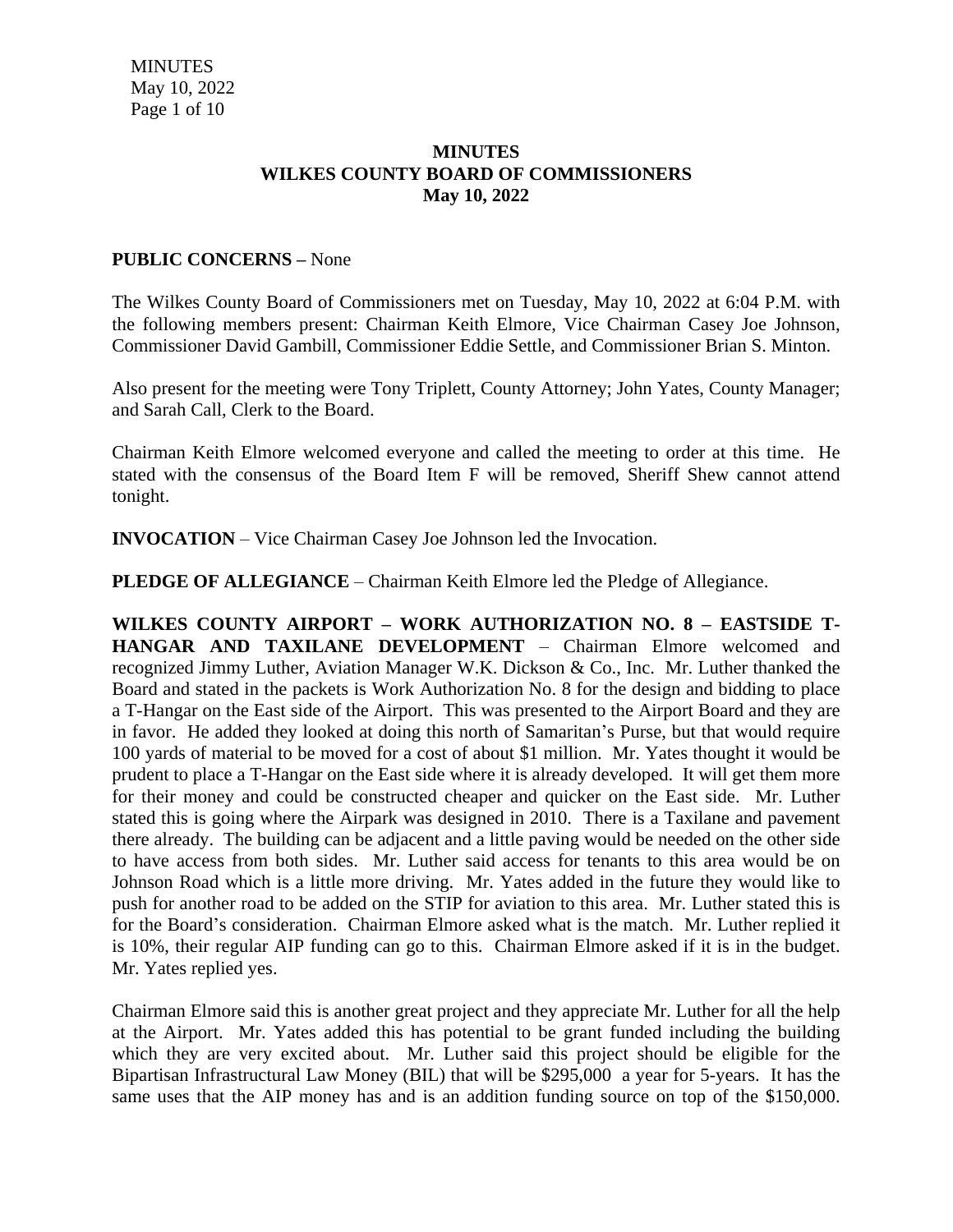**MINUTES**  May 10, 2022 Page 2 of 10

Commissioner Gambill asked about security in the future at the Airport with all the growth. Mr. Luther replied at this point it includes a 10 foot security fencing, that is all that is allowed on the AIP. It will fence it out and they could have a gate on the land side.

Commissioner Eddie Settle made a motion to approved Work Authorization No. 8 for Eastside T-Hangar and Taxilane Development Design/Bid Phase Services as presented at tonight's meeting. The motion was seconded by Vice Chairman Casey Joe Johnson and unanimously approved.

The Board thanked Mr. Luther.

**GRANT PROJECT ORDINANCE – NORTH CAROLINA PARKS & RECREATION TRUST FUND PROJECT # 2022-994** – Chairman Elmore recognized Chris Huffman, Finance Director. Mr. Huffman said he is presenting this for Kelly Coffee it is a Grant Project Ordinance for the North Carolina Parks & Recreation Trust Fund Grant that was awarded to Wilkes County Parks & Rec. He added the Grant award is \$191,194, the County Match is the same amount \$191,194 and will come from the ARPA funds, not County dollars. The total project is \$382,388 and because this is a grant they have to adopt the Ordinance on how the funds will be spent. Commissioner Settle stated no county tax money. Mr. Huffman replied not for this project. Mr. Yates added Ms. Felts will bring the ARPA Ordinance in June to add to this. Ms. Felts said they need to put the match of \$191,194 in the ARPA Project Grant Ordinance for the Part F Grant. Chairman Elmore asked when they spend ARPA funds they will need to do a budget transfer. Ms. Felts replied the Grant Project Ordinance passed back in November laid out the allocations and did not include this, it had not been awarded. Commissioner Gambill stated he is not against the grant and the money coming in, but he is against the bathhouse.

Motion was made by Vice Chairman Casey Joe Johnson to adopt the Grant Project Ordinance for The North Carolina Parks & Recreation Trust Found Project # 2022-994, as presented at tonight. The motion was seconded by Commissioner Brian S. Minton. Voting on the motion:

| Ayes: | Chairman Keith Elmore               |
|-------|-------------------------------------|
|       | Vice Chairman Casey Joe Johnson     |
|       | <b>Commissioner Eddie Settle</b>    |
|       | <b>Commissioner Brian S. Minton</b> |
|       |                                     |

Nays: Commissioner David Gambill

*Wilkes County Grant Project Ordinance North Carolina Parks & Recreation Trust Fund Project # 2022-994*

*BE IT ORDAINED by the Wilkes County Board of Commissioners, pursuant to Section 13.2 of Chapter 159 of the General Statutes of North Carolina, the following grant project ordinance is hereby adopted:*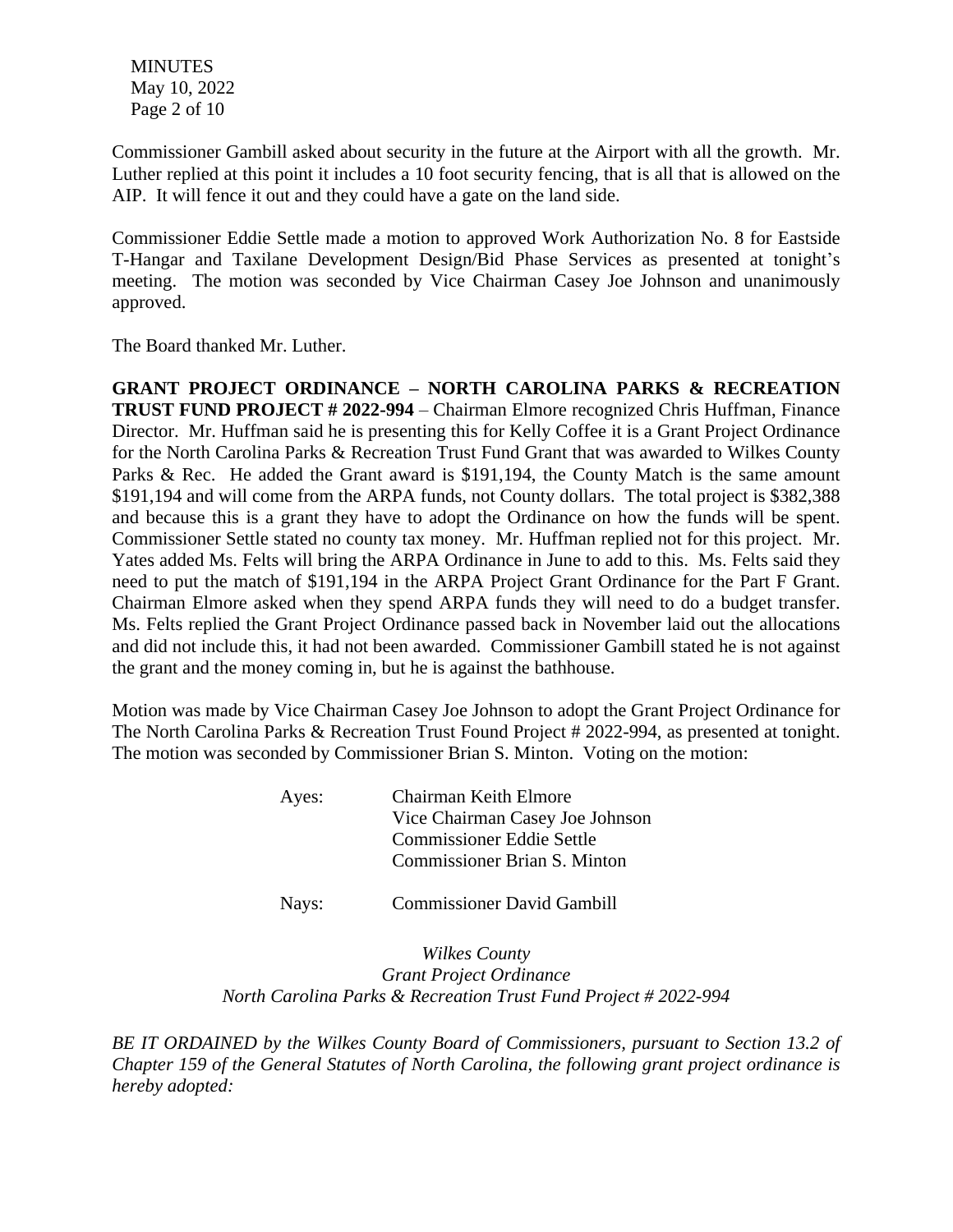**MINUTES**  May 10, 2022 Page 3 of 10

*Section 1. The project authorized is the Parks and Recreation Trust Fund Project described in the Grant Agreement between this unit and the NC Department of Natural and Cultural Resources (NCDNCR) for the construction of a bathhouse and picnic shelter at River's Edge Park.*

*Section 2. The officers of this unit are hereby directed to proceed with the grant project within the terms of the grant documents, the rules and regulations of NCDNCR, and the budget contained herein.*

*Section 3. The following revenues are available to complete this project:*

| <b>Parks &amp; Recreation Trust Fund</b> | \$191,194 |
|------------------------------------------|-----------|
| <i>Project # 2022-994</i>                |           |
| Wilkes County                            | \$191,194 |

*Section 4. The following amounts are appropriated for the project:*

| Construction of a bathhouse & picnic shelter with tables | \$359,418 |
|----------------------------------------------------------|-----------|
| Contingency                                              | \$17.970  |
| Planning                                                 | \$5,000   |
| Total Project                                            | \$382,388 |

*Section 5. The Finance Officer is hereby directed to maintain within the Grant Project Fund sufficient, specific, and detailed accounting records to provide the accounting to the grant agency required by the grant agreement and state regulations.*

*Section 6. Requests for funds should be made to the grantor agency in an orderly and timely manner as funds are obligated and expenses incurred.*

*Section 7. The Finance Officer is directed to report quarterly on the financial status of each project element in Section 4 and on the grant, revenues received or claimed.*

*Section 8. Copies of this Grant Project Ordinance shall be made available to the Finance Officer for direction in carrying out this project.*

*ADOPTED this 10th day of May, 2022.*

 *Keith Elmore , Chairman*

*\_\_\_\_\_\_\_\_\_\_\_\_\_\_\_\_\_\_\_\_\_\_\_\_\_\_\_\_*

*ATTEST:*

*Sarah D. Call, Clerk*

*\_\_\_\_\_\_\_\_\_\_\_\_\_\_\_\_\_\_\_\_\_\_\_\_\_*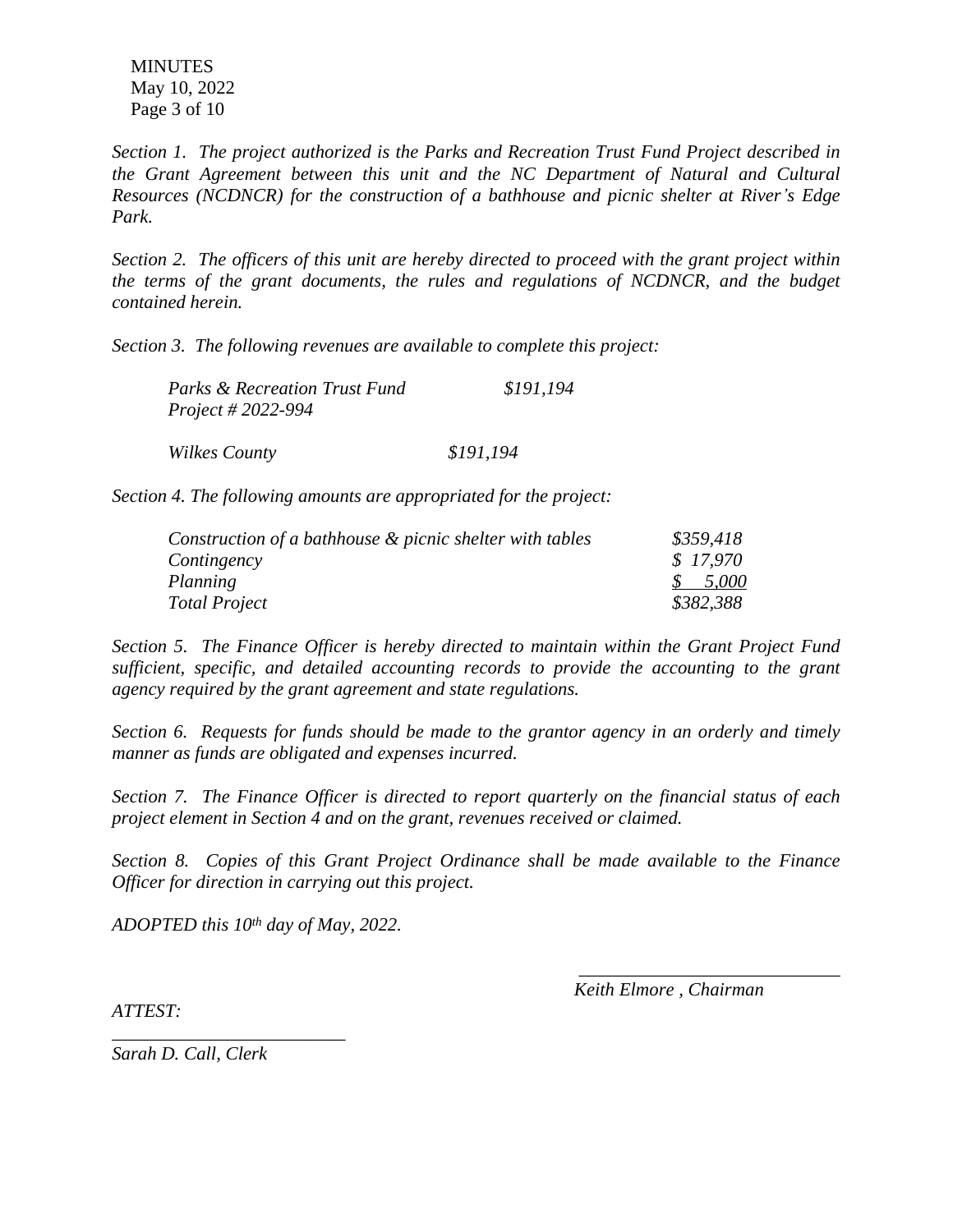**MINUTES**  May 10, 2022 Page 4 of 10

**RESOLUTION – AUTHORIZING THE EXECUTION AND DELIVERY OF AN INSTALLMENT FINANCING AGREEMENT, A DEED OF TRUST AND RELATED DOCUMENTS IN CONNECTION WITH THE FINANCING OF AN EMERGENCY SERVICES FACILITY – VACCINE CENTER FOR THE COUNTY OF WILKES, NORTH CAROLINA –** Chairman Elmore recognized Tony Triplett, Chris Huffman and Chris Alexander. Mr. Triplett stated the latest Resolution before the Board is for the financing of the Emergency Services Center. There is a series of steps they have to go through and the Bond Council, Tom Lee, has helped lead them through this along with Chris Alexander the Financial Advisor. He added the Resolution for consideration is the latest step in the process. It approves the template or copies they have before them of the Installment Financing Agreement and Deed of Trust, these are the two principal documents for financing like this. Mr. Triplett stated the Resolution says they have been presented and the Board approves them in form. He added they do not have the details included for the rate and financial institution and Mr. Huffman will explain this, but they do have the form of the documents. They are standard documents which he has reviewed and have been used with every financing they do. The Deed of Trust will be pledging the property the EMS Center will be built on as collateral. Mr. Triplett said they had it surveyed it includes about 6 acres and the legal description will be included with the Deed of Trust. This property runs up to the Jail property then runs adjacent to it up to Oakwoods Road. He added tonight the Board is approving the next step in the transaction and the form of these documents.

Mr. Huffman stated the Resolution submitted to the LGC will approve the financial terms. He added it has been a hurdle to get to this point in the process with the interest rates, fixed pricing, and the guaranteed maximum price. They all worked together to get to this point it was a true team effort with the County Manager, Clerk, himself and others. The goal was to get this to the LGC in June, most thought it was impossible, but at this time they are on task to do that. Mr. Huffman said he is going to present a Resolution tonight that includes the Financing Agreement for the Emergency Services Facility-Vaccine Center. It is a lengthy document and will go over the highlights at this time: This will authorize the execution and delivery of an Installment Financing Agreement, Deed of Trust, and related documents in connection with financing an Emergency Services Facility-Vaccine Center for Wilkes County, North Carolina. The document was presented to get on the LGC docket calendar for June. Mr. Huffman said when it was submitted they drafted it as worst case scenario knowing they would get better interest rates than proposed to the LGC. It states the rate will not exceed a 4% and go no longer than to 2042. He added when it is submitted to the LGC it will be updated to the much better terms. It also stated they have selected the Law Firm of Womble, Bond, & Dickinson as the Bond Attorneys and FHN Financial Municipal Advisors through this process. They have leaned on them heavily through the process.

Mr. Chris Alexander, FHN said they put a bid out April 21<sup>st</sup>; due back May 6<sup>th</sup> at 1:00 PM; received bids from 6 banks; 13 proposals broken down as ten 15 year financing; three 20 year financing; rates for the 15 year financing ranged from 2.81% to 3.67%; 20 year financing ranged from 3.40% to 3.59%. He stated the recommendation made to the County from FHN Financial was the rate of 2.81% for 15 years with Chase Bank; Bond Counsel maximum fee of \$7,500. This is for a maximum loan of \$10 million; producing a total interest cost of just below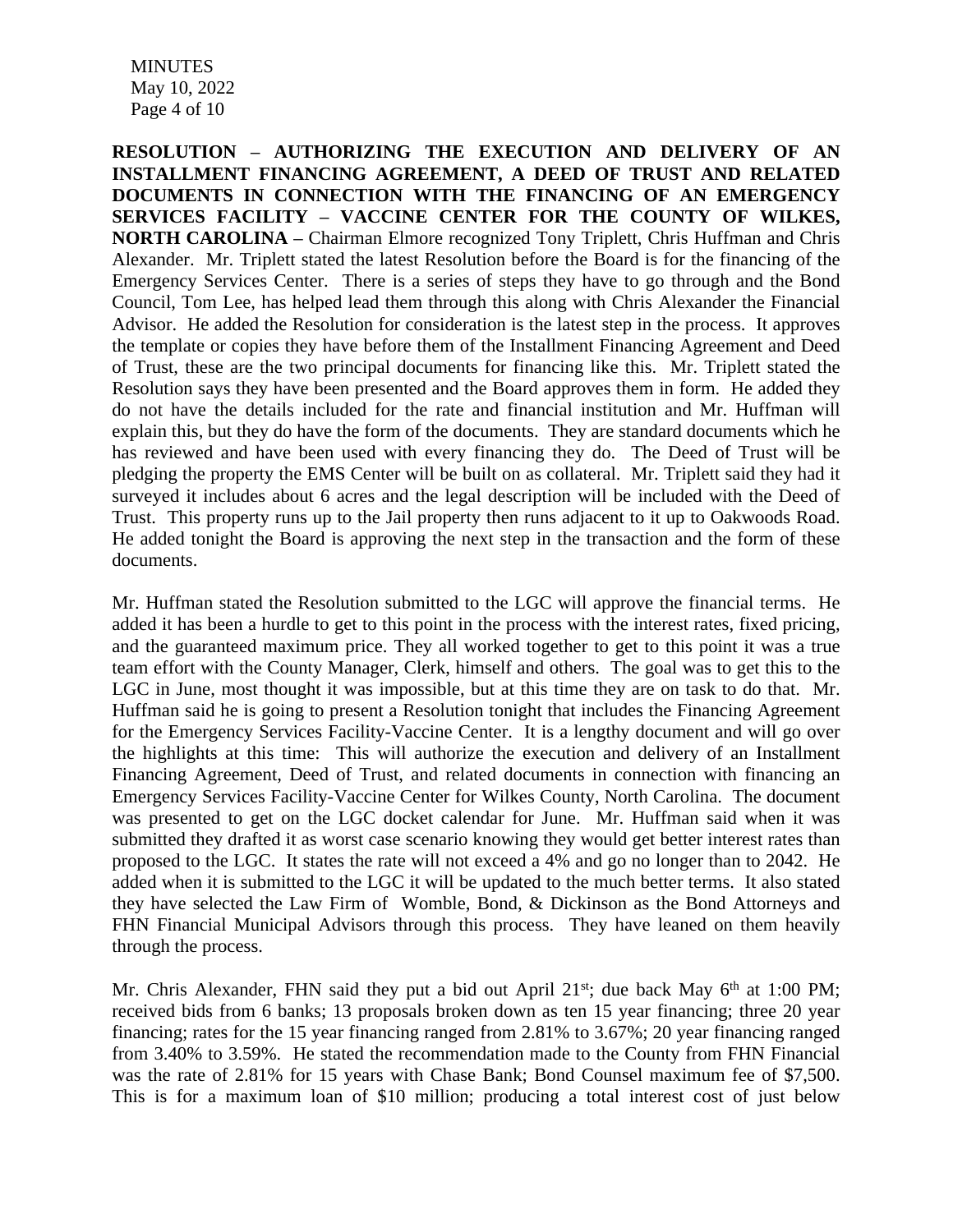**MINUTES**  May 10, 2022 Page 5 of 10

\$2,067,000 over the life of the loan; it is a non-callable and non-refundable loan. They looked at a multitude of difference analysis and valued the benefit of the non-call feature in excess of 20 basis points (bp). He added they expected the rates between the 20 year and 15 years to be in the 25 bp range. The difference between the 15 year and 20 year best deal was 59 bp and too much to overcome. Mr. Huffman said some of the financing terms were only good for 24 hours which was tough as well. This is why some of the documents are out of the ordinary because they needed to present worst case scenario so the Board could adopt something to move forward. Commissioner Gambill asked what is budgeted for the EMS payment. Mr. Yates replied about \$1 million, it is covered. Mr. Huffman added this debt was included in the proposed budget.

Mr. Huffman stated a Public Hearing has been held and legal notification was advertised in the local paper and meet the requirements of the LGC.

Chairman Elmore asked if this has been sent to the LGC and what is the timeline. Mr. Alexander replied the initial draft has been submitted to the Local Government Commission for the application. This is required 30 days prior to the next LGC meeting, which will take place on June 7<sup>th</sup> at 12 noon in Raleigh. That was needed before all the bids were in and that is why they used worst case scenario. Mr. Alexander said the LGC will meet on the  $7<sup>th</sup>$  and potentially approve the financing and the county could close as early as June 10<sup>th</sup>. Chairman Elmore stated they are locked in at 15 years 2.81%. Mr. Alexander replied yes. Commissioner Gambill added they can approve this since the Resolution says up to a maximum of 4%. Mr. Triplett added the Resolution does state up to a maximum of 4%, but they are selecting the actual terms that should be in the motion.

Motion was made by Commissioner David Gambill to approve the Resolution Authorizing the Execution and Delivery of an Installment Financing Agreement, A Deed of Trust and Related Documents in Connection with the Financing of An Emergency Services Facility – Vaccine Center for the County of Wilkes, North Carolina, with Chase Bank for a 15 year loan, 2.81% fixed interest rate, not to exceed \$10 million dollars, as presented at tonight's meeting. The Motion was seconded by Commissioner Brian S. Minton and unanimously approved.

*Present: Chairman Giddeon Keith Elmore, presiding, and Vice Chairman Casey Joe Johnson, Commissioners David Gambill, Eddie Settle and Brian Minton* 

*Absent: None* 

*Also present: John Yates, County Manager, Tony Triplett, County Attorney, Chris*

*Huffman, Finance Director, Sarah D. Call, Clerk, Chris Alexander, FHN Financial Municipal Advisor, and Brooke Felts, Assistant County Attorney* 

*Chris Huffman introduced the following resolution, the title of which was read and a copy of which had been previously distributed to each Commissioner:*

*RESOLUTION AUTHORIZING THE EXECUTION AND DELIVERY OF AN INSTALLMENT FINANCING AGREEMENT, A DEED OF TRUST AND*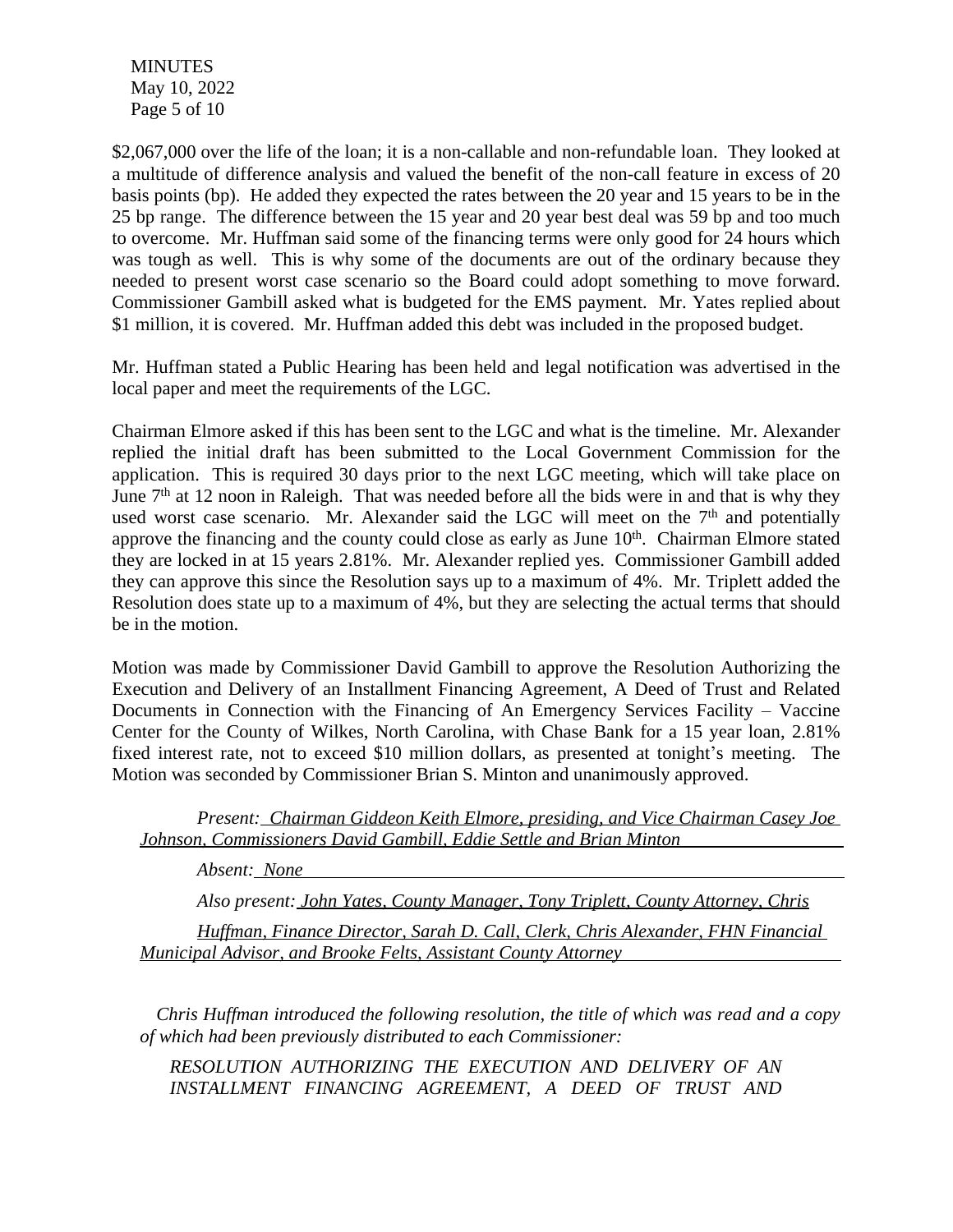**MINUTES**  May 10, 2022 Page 6 of 10

#### *RELATED DOCUMENTS IN CONNECTION WITH THE FINANCING OF AN EMERGENCY SERVICES FACILITY-VACCINE CENTER FOR THE COUNTY OF WILKES, NORTH CAROLINA*

*BE IT RESOLVED by the Board of Commissioners (the "Board") for the County of Wilkes, North Carolina (the "County"):*

*Section 1. The Board does hereby find and determine as follows:*

*(a) There exists in the County a need to finance the costs of constructing, equipping and furnishing a new emergency services facility for the County (the "Project").*

*(b) After a public hearing and due consideration, the Board has determined that the most efficient manner of financing the Project will be through entering into an Installment Financing Agreement, to be dated the date of delivery thereof (the "Agreement"), between the County and a financial institution to be determined by the County pursuant to a request for proposals (the "Lender"), pursuant to which the Lender will advance to the County an amount sufficient, together with any other available funds, to (i) pay the costs of the Project and (ii) pay the financing costs associated therewith, and the County will repay the advancement in installments, with interest thereon (the "Installment Payments").*

*(c) In order to secure the County's obligations under the Agreement, the County will execute and deliver a Deed of Trust, to be dated the date of delivery thereof (the "Deed of* Trust"), from the County to the deed of trust trustee named therein for the benefit of the Lender, *granting a lien of record on the site of the Project, together with all buildings, improvements and fixtures located or to be located thereon (the "Mortgaged Property").*

*(d) There has been presented to the Board at this meeting drafts of the Agreement and the Deed of Trust.*

*Section 2. In order to provide for the financing of the Project and the payment of the financing costs associated therewith, the County is hereby authorized to enter into the Agreement and receive an advancement pursuant thereto in the principal amount not to exceed \$10,000,000. The County shall repay the advancement in installments due in the amounts and at the times set forth in the Agreement. The payments of the Installment Payments shall be designated as principal and interest as provided in the Agreement. The interest rate payable under the Agreement shall not exceed 4.00% per annum, and the final Installment Payment due under the Agreement shall not be later than November 1, 2042. The prepayment of Installment Payments shall be subject to such terms and conditions as the County Manager and the Finance Director shall determine to be in the best interests of the County.*

*Section 3. The Board hereby approves the Agreement and the Deed of Trust in substantially the forms presented at this meeting. The Chair or Vice Chair of the Board, the County Manager and the Finance Director of the County are each hereby authorized to execute and deliver on behalf of the County such documents in substantially the forms presented at this meeting, containing such modifications as the person executing such documents, with the advice of counsel, shall approve, such execution to be conclusive evidence of approval by the Board of* any such changes. The Clerk to the Board or any Deputy or Assistant Clerk to the Board for the *County is hereby authorized and directed to affix the corporate seal of the County to each of such documents and to attest the same as may be required.*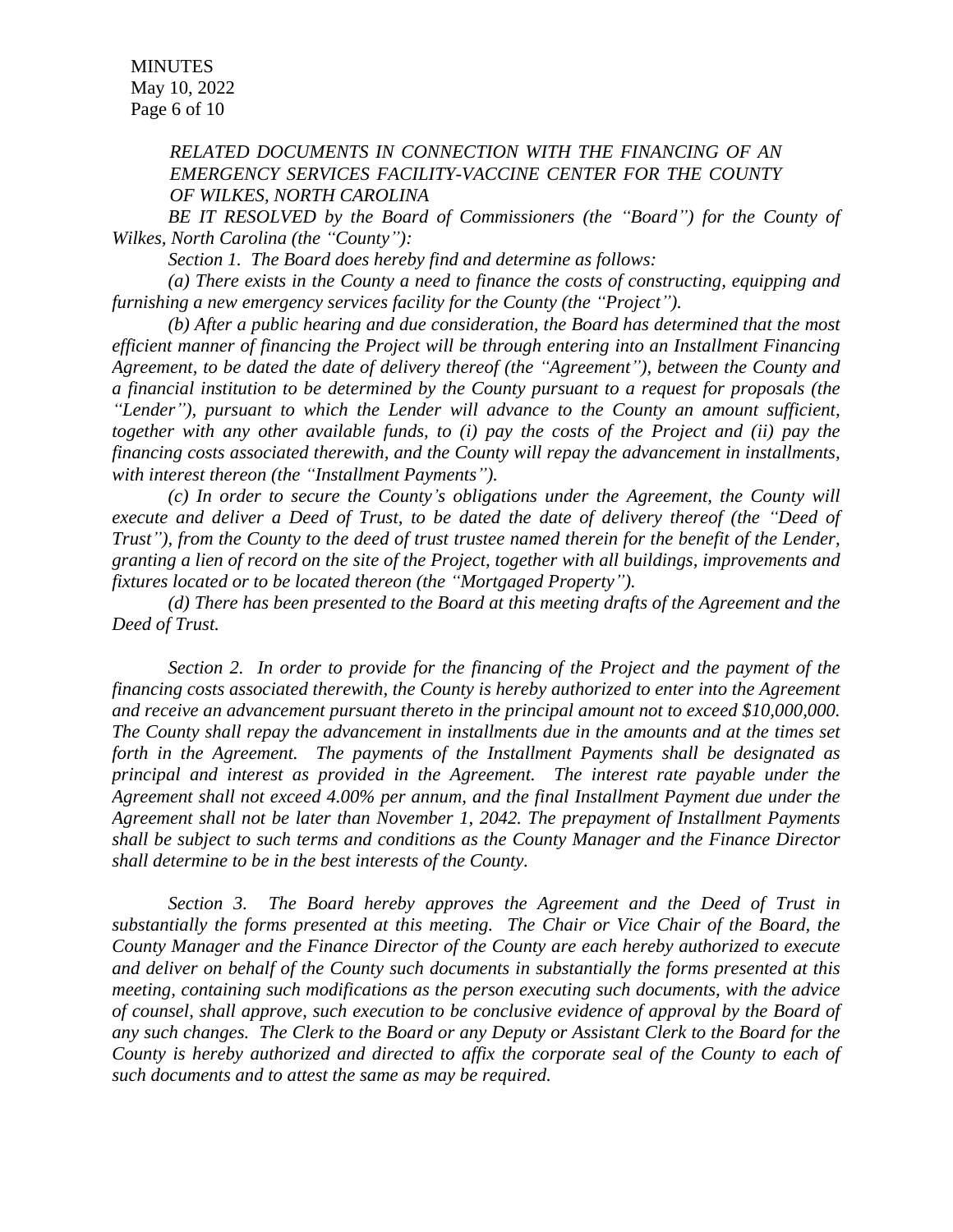**MINUTES**  May 10, 2022 Page 7 of 10

*Section 4. No deficiency judgment may be rendered against the County in any action for breach of any contractual obligation under the Agreement or the Deed of Trust, and the taxing power of the County is not and may not be pledged directly or indirectly to secure any moneys due under the Agreement or the Deed of Trust.*

*Section 5. The Chair or Vice Chair of the Board, the County Manager, the Finance Director, the County Attorney and the Clerk to the Board or any Deputy or Assistant Clerk to the Board for the County, and any other officers, agents and employees of the County, are hereby authorized and directed to execute and deliver such other documents, instruments, closing certificates, opinions and other items of evidence as shall be deemed necessary to consummate the transactions described above. Any such actions heretofore taken by such persons prior to the date hereof that is within the authority conferred herein is hereby ratified, confirmed and approved.*

*Section 6. The law firm of Womble Bond Dickinson (US) LLP has been appointed to serve, but solely at the pleasure of the Board, as bond counsel to the County in connection with the proposed financing.*

*Section 7. FHN Financial Municipal Advisors has been appointed to serve, but solely at the pleasure of the Board, as financial advisor to the County in connection with the proposed financing.*

*Section 8. This resolution shall take effect immediately upon its adoption.*

*Upon motion of Commissioner David Gambill, seconded by Commissioner Brian S. Minton, the foregoing resolution entitled "RESOLUTION AUTHORIZING THE EXECUTION AND DELIVERY OF AN INSTALLMENT FINANCING AGREEMENT, A DEED OF TRUST AND RELATED DOCUMENTS IN CONNECTION WITH THE FINANCING OF AN EMERGENCY SERVICES FACILITY FOR THE COUNTY OF WILKES, NORTH CAROLINA" was adopted by the following vote:*

*Ayes:Chairman Giddeon Keith Elmore, Vice Chairman Casey Joe Johnson, Commissioner David Gambill, Commissioner Eddie Settle, and Commissioner Brian S. Minton*

*Noes: None* 

 *\* \* \* \* \* \**

*I, Sarah D. Call, Clerk to the Board of Commissioners for the County of Wilkes, North Carolina, DO HEREBY CERTIFY that the foregoing is a true copy of so much of the proceedings of said Board of Commissioners for said County at a regular meeting held on May 10, 2022, as it relates in any way to the adoption of the foregoing resolution and that said proceedings are to be recorded in the minutes of said Board of Commissioners*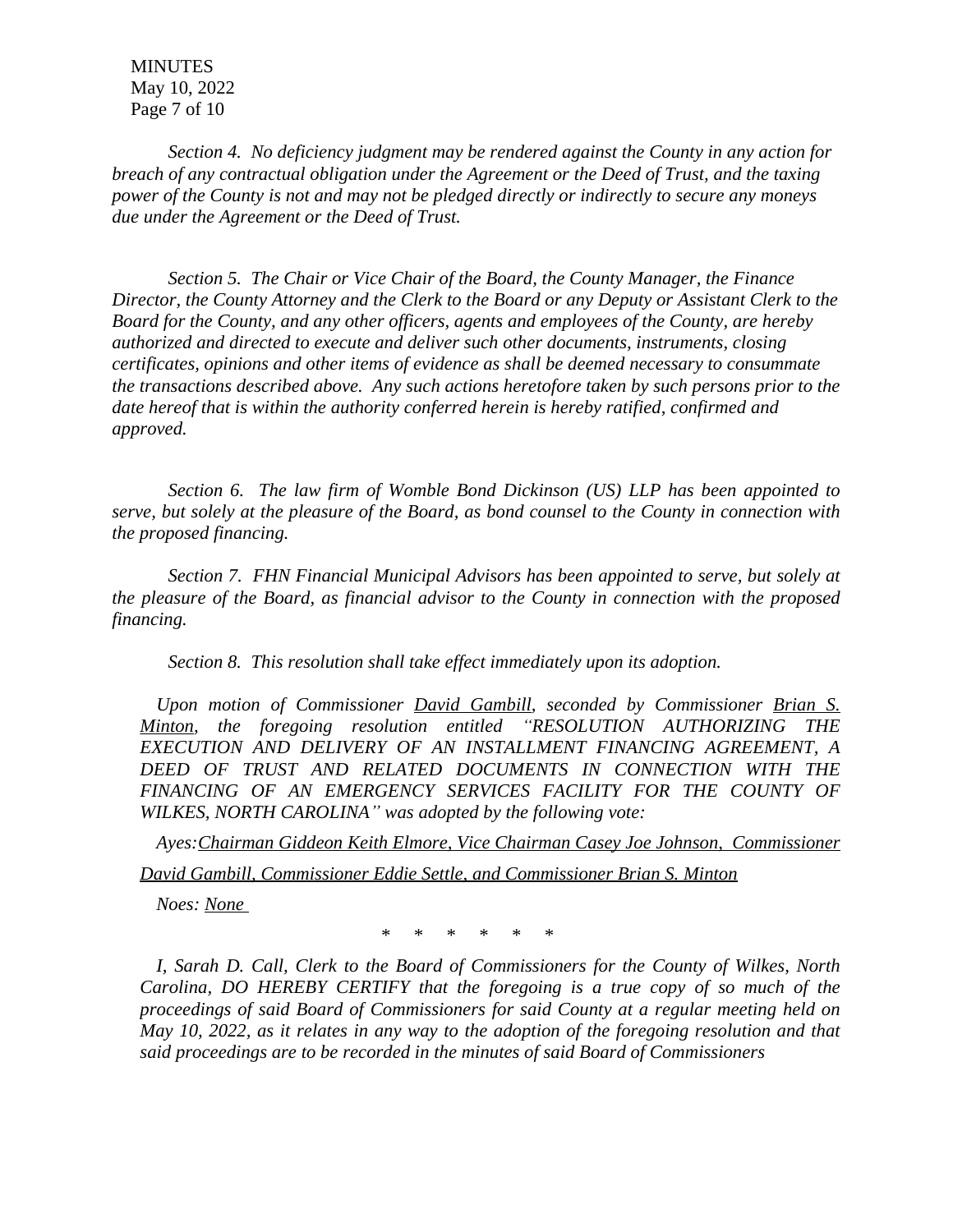*I DO HEREBY FURTHER CERTIFY that proper notice of such regular meeting was given as required by North Carolina law.*

*WITNESS my hand and the official seal of said County this 10th day of May, 2022.*

*[SEAL] Clerk to the Board of Commissioners*

**HIGH COUNTRY WORKFORCE DEVELOPMENT – BOARD REAPPOINTMENT** – County Manager John Yates stated Keith Deveraux, Director, sent a memo. It stated he would like this Board to reappoint Ben Garrett to the High Country Workforce Development Board. His business is in Wilkes County in the High Country Region. Mr. Yates added the No Change Form has been received and this is before the Board. Chairman Elmore stated he knows Mr. Garrett and he was originally appointed to finish out a term and this will put him on for a full term.

Motion was made by Commissioner Eddie Settle to appoint Mr. Ben Garrett to the High County Workforce Development Board as the private sector seat for the term ending June 30, 2023 as requested. The Motion was seconded by Commissioner Brian S. Minton and unanimously approved.

## **N.C DEPARTMENT OF TRANSPORTATION – ROADWAY ABANDONMENT REQUESTS:**

**1. GOLD METAL ORCHARD ROAD (SR 2471)** – County Manager John Yates stated the County has received a letter from North Carolina Department of Transportation that stated: "*This office has received a petition (Form SR-3) requesting the consideration of the 0.50 mile abandonment of Gold Metal Orchard Road (SR 2471) from the State Maintenance System. All Property Owners along this section have signed the Petition. A Turnaround will be constructed just before the beginning of the Abandonment according to State Construction Specifications (at Petitioner's Expense) to allow for motorists, school buses, and maintenance equipment to utilize. It is required that County Commissioners demonstrate approval of this process. Please contact the North Wilkesboro Districts Engineer's office (336) 903-9143 if there should be any questions regarding this request."* Mr. Yates added a few months back they closed the top portion of this road and the owners bought more property. They are now requesting the additional closure, it is not a through road and dead ends at the top of the mountain with the property owners making the request.

Vice Chairman Casey Joe Johnson made a motion to approve the Roadway Abandonment request for the last 0.50 mile of Gold Metal Orchard Road as requested. The motion was seconded by Commissioner Brian S. Minton and unanimously approved.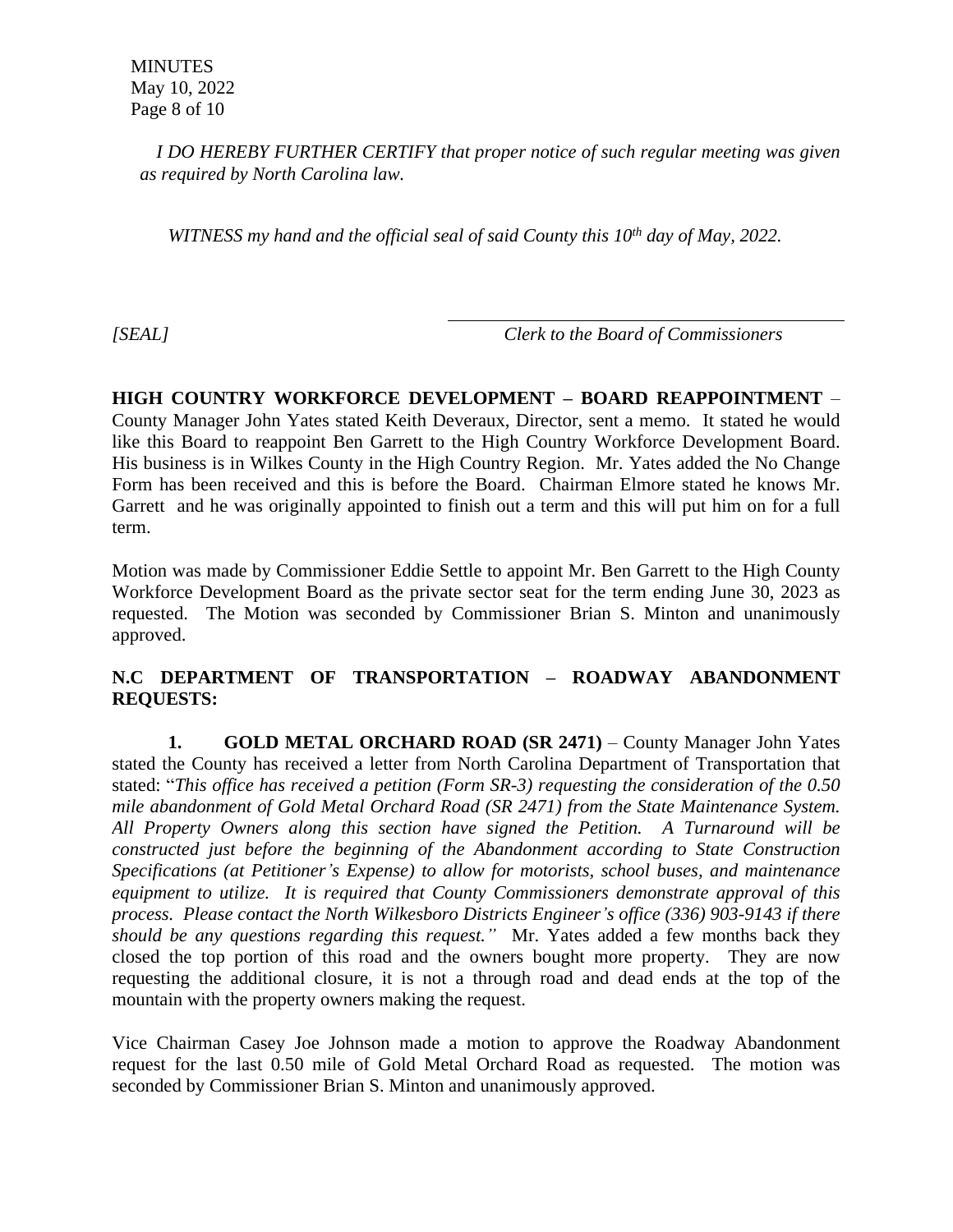**MINUTES**  May 10, 2022 Page 9 of 10

**2. H. ANDERSON ROAD (SR 2422)** – County Manager John Yates stated the County has received a letter from North Carolina Department of Transportation that stated: "*This office has received a petition (Form SR-3) requesting the consideration of the 0.07 mile (+- 365 LF) abandonment of H. Anderson Road (SR 2442) from the State Maintenance System. All Property Owners along this section have signed the Petition. A Turnaround will be constructed just before the beginning of the Abandonment according to State Construction Specifications (at Petitioner's Expense) to allow for motorists, school buses, and maintenance equipment to utilize. It is required that County Commissioners demonstrate approval of this process. Please contact the North Wilkesboro Districts Engineer's office (336) 903-9143 if there should be any questions regarding this request."* Mr. Yates added this is not a through road and dead ends at the property owners making the request.

Commissioner Brian S. Minton made a motion to approve the Roadway Abandonment request for the last 0.07 mile of H. Anderson Road as requested. The motion was seconded by Vice Chairman Casey Joe Johnson and unanimously approved.

**NEW BUSINESS – SET BUDGET WORK SESSION** – Chairman Elmore stated the Board needs to set a budget work session.

Commissioner David Gambill made a motion to set a Budget Work Session for Tuesday, June 7, 2022 at 4:00 P.M. The motion was seconded by Commissioner Brian S. Minton and unanimously approved.

The work session is open to the public.

**CLOSED SESSION** – Commissioner Eddie Settle a motion to go into Closed Session under Section 143-318.11 (a)(5) of the North Carolina General Statutes to establish or instruct the staff concerning the price or other material terms of a contract or proposed contract for the acquisition of real property; and under Section 143-318.11(a)(3) of the North Carolina General Statutes to consult with the Board's Attorney to preserve the attorney-client. The motion was seconded by Commissioner David Gambill and unanimously approved.

Motion was made by Commissioner Brian S. Minton, seconded by Commissioner David Gambill and by unanimous vote adopted to adjourn back into regular session. No action was taken in the closed session.

**ADJOURN** – Motion was made by Commissioner David Gambill, seconded by Vice Chairman Casey Joe Johnson and by unanimous vote adopted to adjourn the meeting of the Wilkes County Board of Commissioners at 6:59 P.M.

Chairman

Sarah D. Call, Clerk Giddeon Keith Elmore,